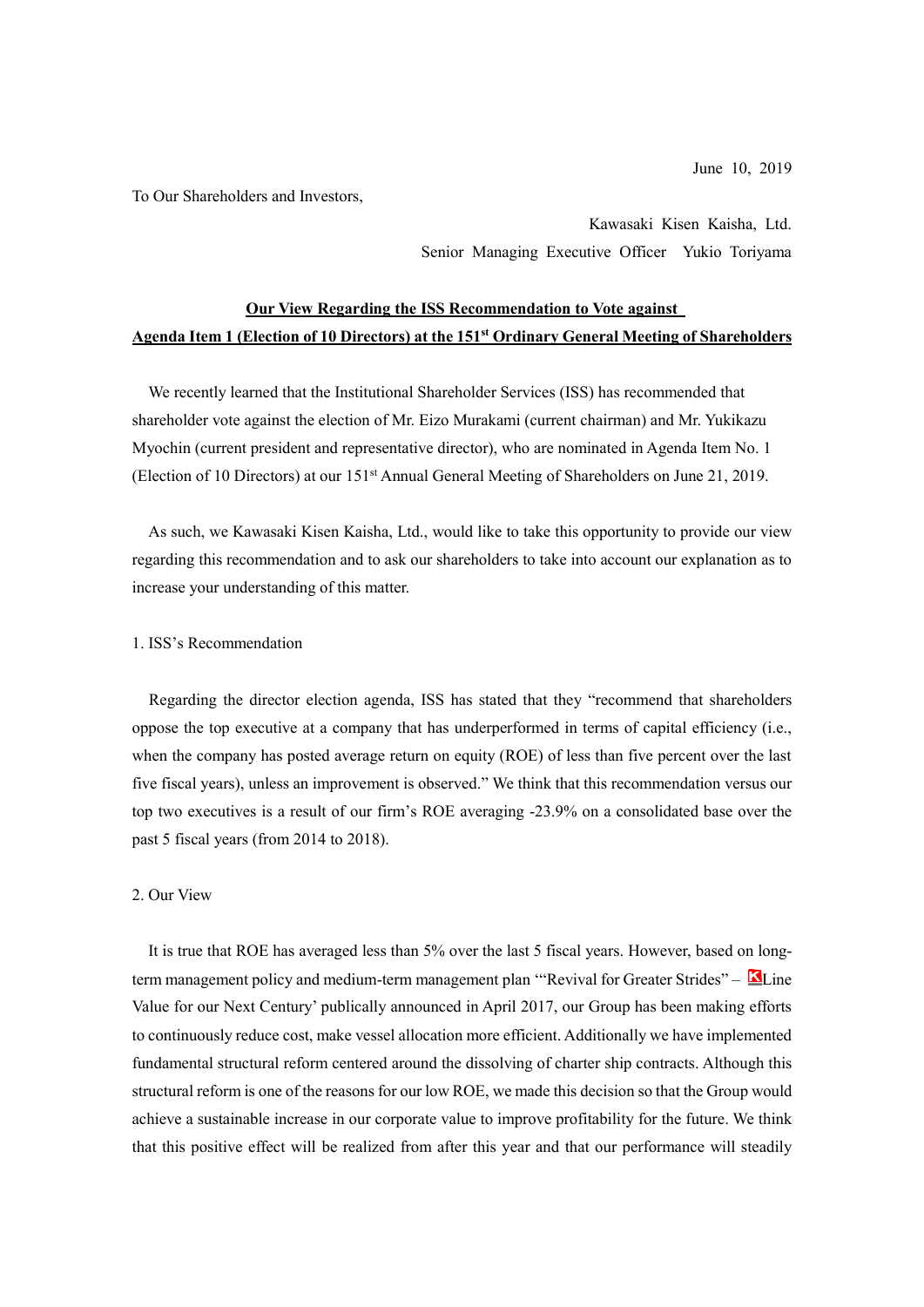improve in the medium-to-long term. We strongly believe that the continuous leadership of our company by Murakami (Chairman of the Board) and Myochin (Representative Director, President & CEO) is necessary to improve our corporate value under the leadership of the new Chairman and CEO for the following reasons;

# ① Improvement of Revenue and Expenditures and Structural Reform Focusing on the Mediumto-Long Term in the Unstable Market Conditions of the Shipping Industry

Although some parts of the business have shown constant improvement, overall business conditions in the shipping industry has not shown a full recovery as the respective market recovery of different parts of the business is proceeding at different paces. Given the unstable market conditions in the shipping industry, our group since last year has continuously implemented measures to improve profitability and structural reform such as cost cutting efforts and making our vessel allocation more efficient. From this year we are undertaking initiatives to rebuild our portfolio strategy which is one of the important issues in the medium-term management plan. We will do this by focusing our management resources and thoroughly reallocating resources to the four pillars of dry bulk, energy resources, car carriers, and logistics business.

We will thoroughly implement improvement to our results and structure reforms which have been promoted by our current top two executives. We have come to the conclusion that the leadership provided by both executives is necessary to improve the company's performance in these unstable market conditions and their continued presence is essential to improving our corporate value. ISS has not taken into consideration the initiatives by top management to improve performance through these adverse market conditions and their recommendation is simply an exercise in box-ticking decision making. We consider their action inappropriate in the extreme particularly when taken in context of the Stewardship Code, which refers to the "responsibilities…by…fostering…sustainable growth…based on in-depth knowledge of the companies and their business environment."

### ② Our Efforts to Improve Corporate Value

Under Mr. Murakami and Mr. Myochin's leadership we are implementing policies to stream line the foundation of our business. As we publically announced in our long-term policy and medium-term management plan "Revival for Greater Strides" –  $\blacksquare$  Line Value for our Next Century' we are making efforts in each important area to achieve our vision of a total marine transport and logistics company, focusing on growing fields supported by customers in competitiveness with high-quality service and by creating value under newly-adopted advanced risk management and governance systems.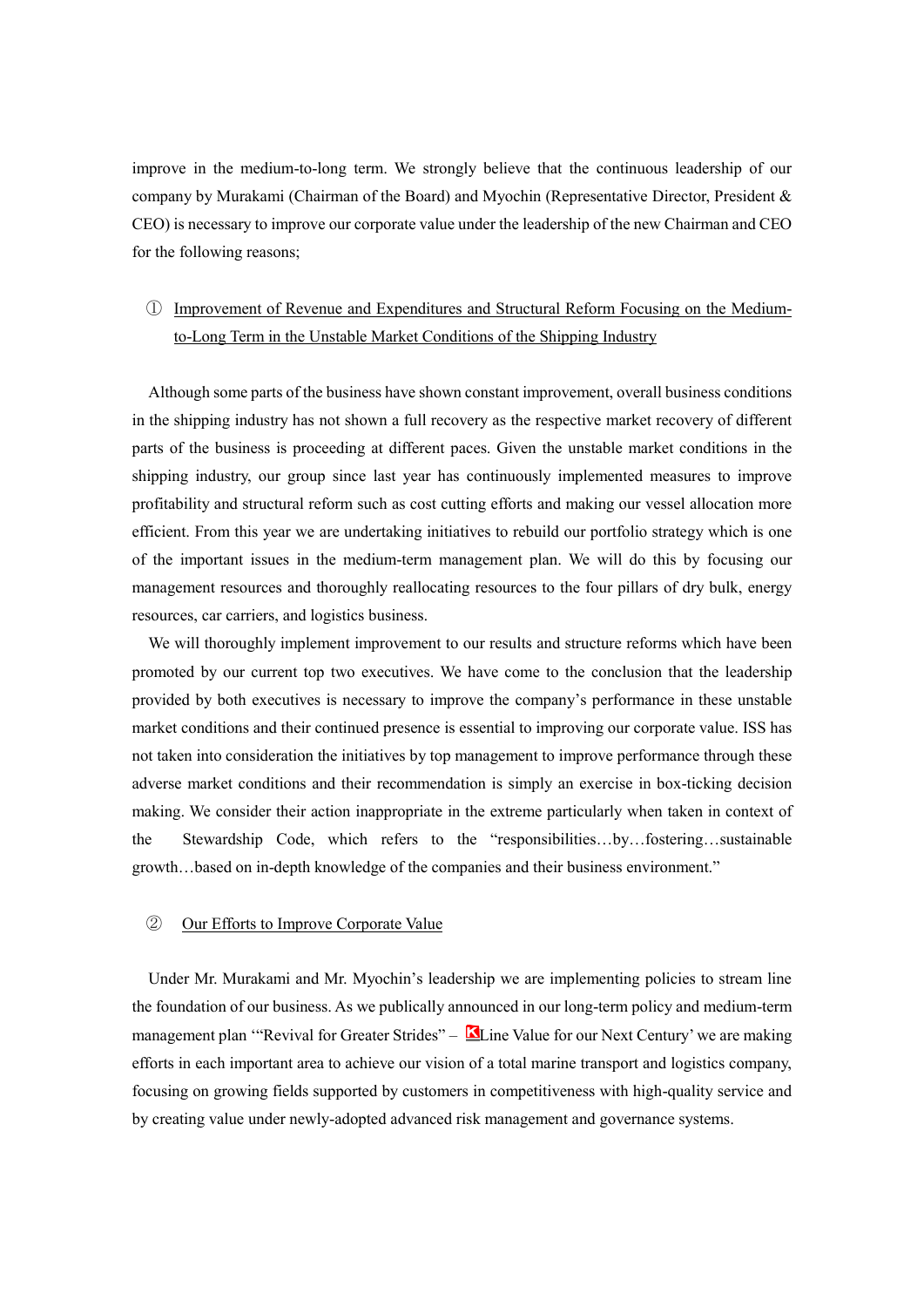<Rebuild our Portfolio Strategy>

As for 2018, we established a joint-holding company by three of our domestic shipping port business subsidiaries. Collaborating with Kamigumi Co, Ltd. we have strengthened the structure of our profitability by rebuilding the portfolio through implementing external capital and know how.

Additionally, as stated earlier, for 2019 we will be making thorough initiatives to improve profitability by utilizing the most appropriate portfolio as well as focusing management resources in our four main businesses. Key initiative items for each business are as follows:

Dry Bulk Business

Expand fleet with stable profitability, and reduce market exposed core fleet, mainly small/midsize vessels

Car Carrier Business

Rationalize sea routes by thoroughly monitoring the profitability of each route, fundamentally reform profitability by restoring fares

 Energy Resources Carrier Business Organize business affected by market conditions, and thoroughly implement "Selection and

Concentration" through business expansion based on business risk and return evaluations

Logistics Business

Restructure the global network of companies centered on "K" Line Logistics, and expand local logistics business by implementing external knowledge

To be specific, it has been determined that we will establish the first domestic LNG fuel supply bunkers as a business to nurture our core business for growth in the next generation. Moving forward, we will follow our policy of "Selection and Concentration" to implement various initiatives.

<Further Upgrade our Business Management and Strengthen Strategies by Function>

We are undertaking a quantitative evaluation of business risk and return management as a maintenance system to support the rebuilding of our portfolio strategy. We have our own business evaluation index called '"K'VaCS" (profit index to show economic value focusing on shareholder capital cost) and '"K'RIC" (efficiency index to improve corporate value focusing on capital cost) that we use to clearly understand issues and problems in each business, to promote rebuilding business strategy portfolio from "Selection and Concentration" and the perspectives of net worth and allocation of management resources for continuous growth, and to manage the business with more awareness of invested capital and business risk and return levels.

#### <ESG Initiatives>

Given that the maintenance of governance structure is most important in implementing the above strategy to increase group value, the Company has taken initiatives to strengthen governance. The